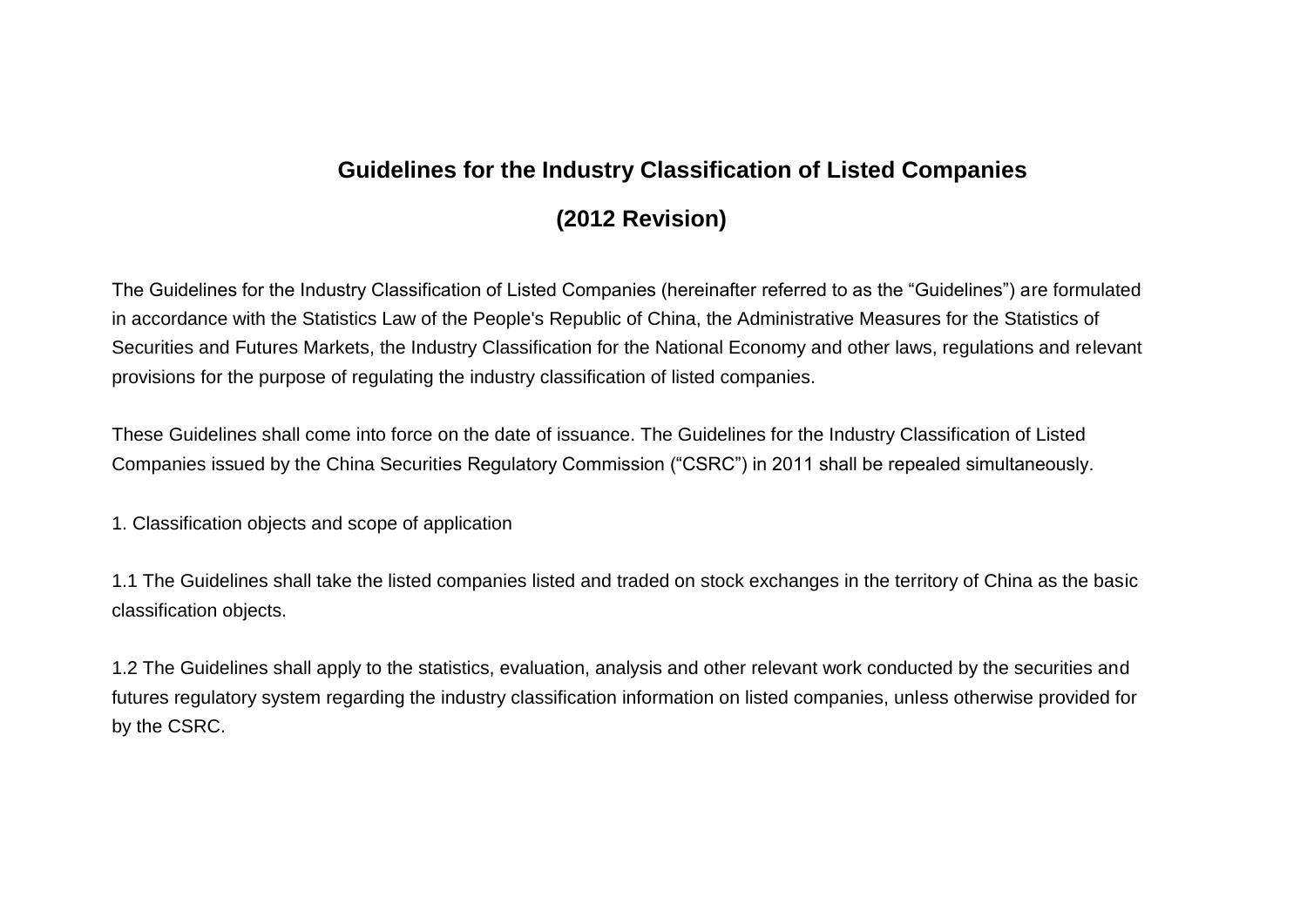1.3 The industry classification of listed companies involved in the statistical data submitted to the CSRC by all securities and futures exchanges, China Securities Depository and Clearing Corporation, local CSRC offices and other relevant institutions shall comply with the provisions of the Guidelines.

1.4 Market institutions may refer to the industry classification in the Guidelines without compulsory application when using industry classification of listed companies for the purpose of investment analysis.

2. Classification principles and methods

2.1 The operating revenue and other financial data of listed companies shall be taken as the major classification criteria and basis, and the financial data adopted shall be the data in the consolidated statements that have been audited by accounting firms and disclosed to the public.

2.2 Where the operating revenue of a listed company from a certain line of business accounts for 50% or more, the company shall be classified into the industry corresponding to such a line of business.

2.3 Where none of the lines of business of a listed company generates an operating revenue accounting for 50% or more, but the revenue and profits from a certain line of business are the highest among all lines of business and both account for 30% or more of the company's total income and total profits, the company shall be classified into the industry corresponding to such a line of business.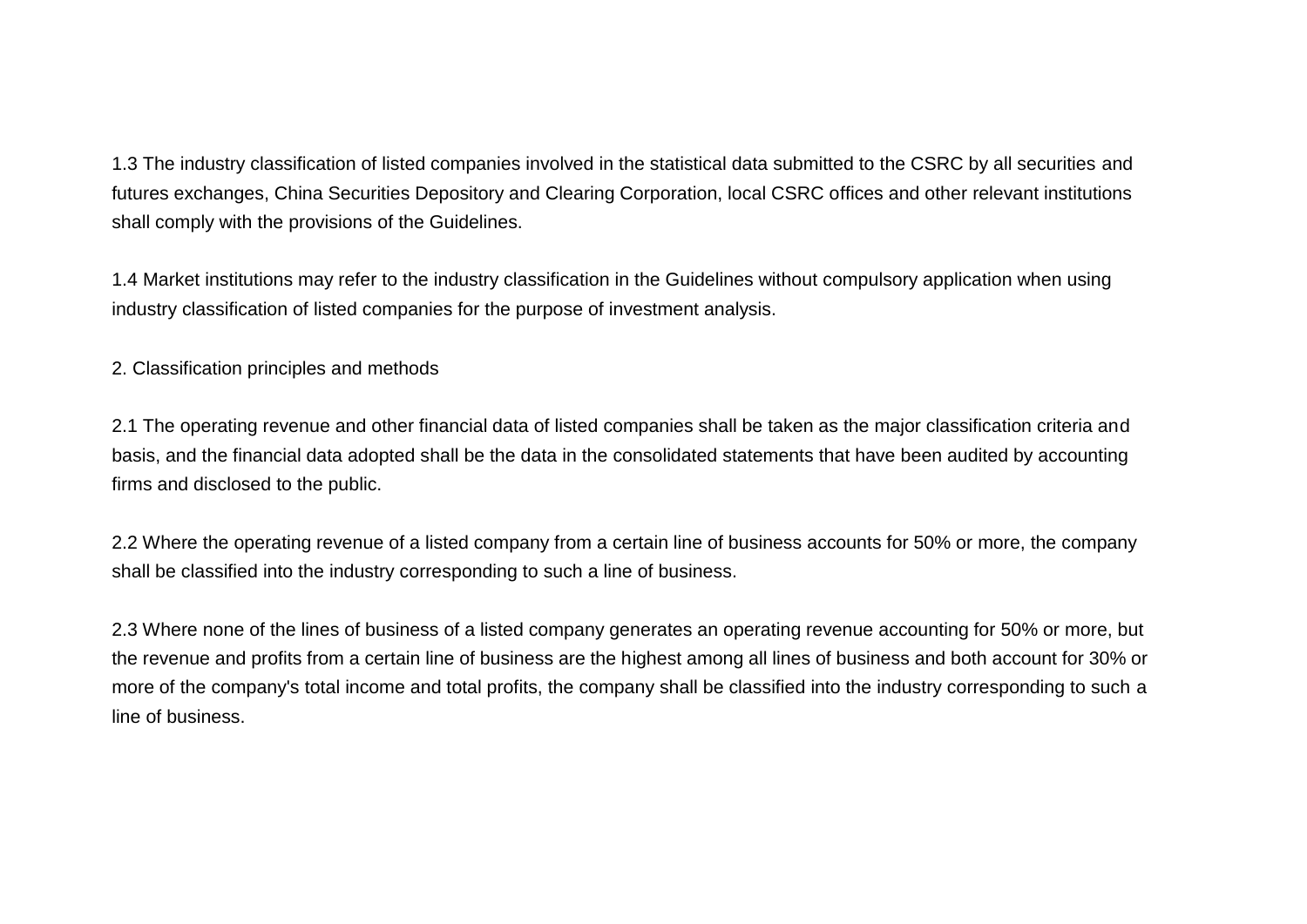2.4 Where the industry to which a listed company belongs cannot be determined in the above classification methods, the expert committee for the industry classification of listed companies shall, based on the actual business conditions of the listed company, determine its industry category; and if the category still cannot be clearly determined, the listed company shall be classified into "diversified industries."

## 3. Coding method

3.1 These Guidelines divide the economic activities of listed companies into two levels: categories and classes, with reference to the Industry classification for the National Economy (GB T4754 $-2011$ ). Correspondingly, the code of category is indicated by a Latin letter, that is, using the letters A, B, C ... to represent different categories in turn; and the code of class is indicated by two-digit Arabic numerals, that is, coded in turn from 01.

## 4. Administrative authorities and their duties

4.1 The CSRC shall provide the overall guidance of the industry classification of listed companies, formulate, amend and improve the Guidelines, interpret the Guidelines and relevant rules, and release the results of industry classification of listed companies to the public.

4.2 The China Association for Public Companies ("CAPCO") shall organize the industry classification of listed companies in accordance with the Guidelines, submit the results of industry classification of listed companies to the CSRC, and notify stock exchanges, China Securities Index Co., Ltd and other relevant institutions of the results of industry classification of listed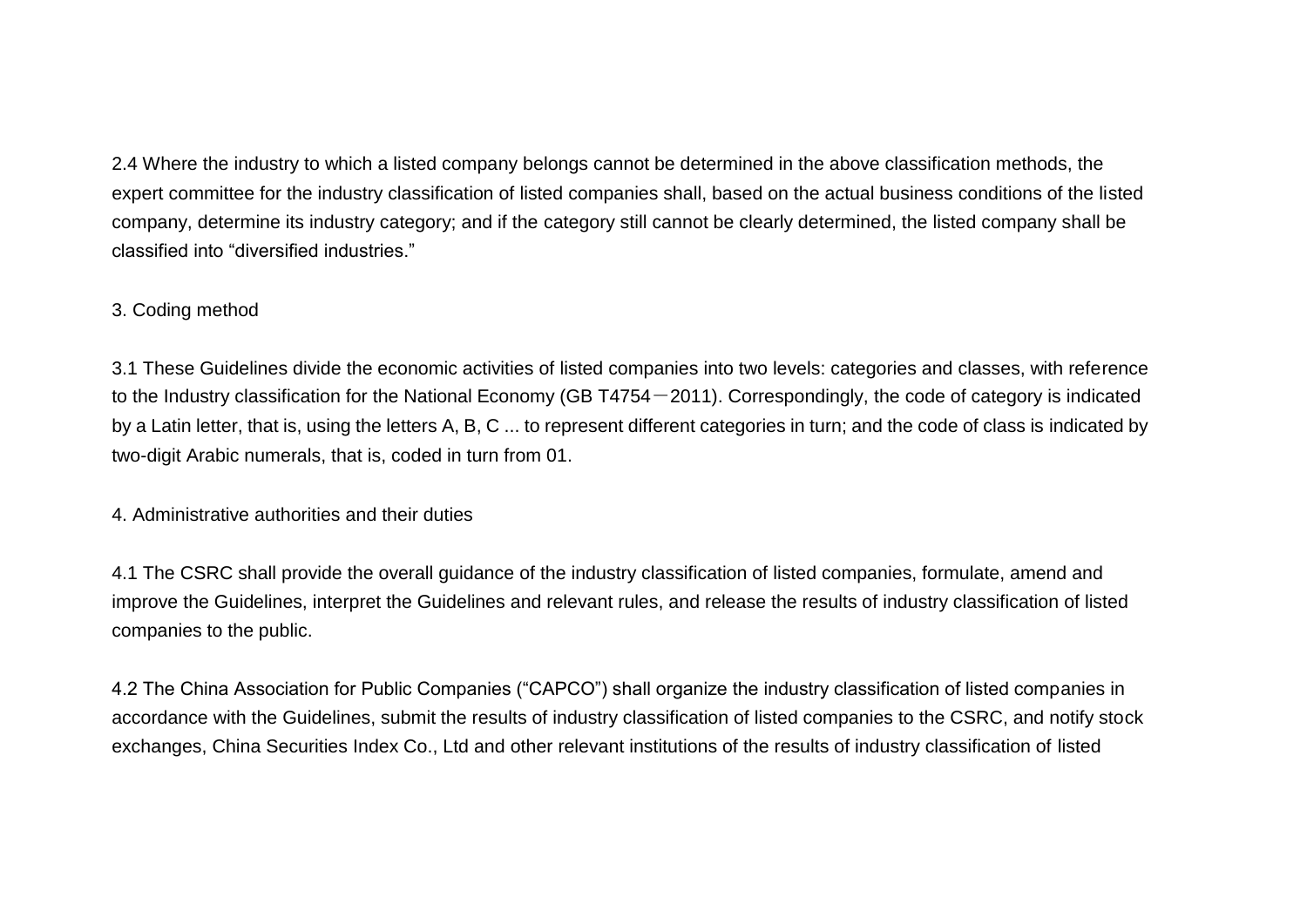## companies.

4.3 The CAPCO shall establish an Expert Committee for the Industry classification of Listed Companies (hereinafter referred to as the "Expert Committee"), consisting of experts from the relevant ministries and commissions, the securities and futures regulatory system and securities trading institutions. The Expert Committee shall put forward opinions and suggestions regarding the revision of rules on the industry classification of listed companies; and determine the results of industry classification of listed companies based on professional judgments.

5. Communication and feedback mechanisms

5.1 The CAPCO shall establish a mechanism for the routine communication with listed companies, solicit opinions from listed companies regarding industry classification and modification; and if listed companies put forward different opinions, refer them to the Expert Committee for final judgments.

6. Process of industry classification

6.1 The industry classification of listed companies shall be conducted on a quarterly basis. March 20, June 10, September 20 and December 20 shall be the beginning date for the industry classification of the quarter; and generally, the industry classification of listed companies of a quarter shall be completed by the end of the quarter.

@6.2 Industry classification shall include initial classification and periodical adjustment.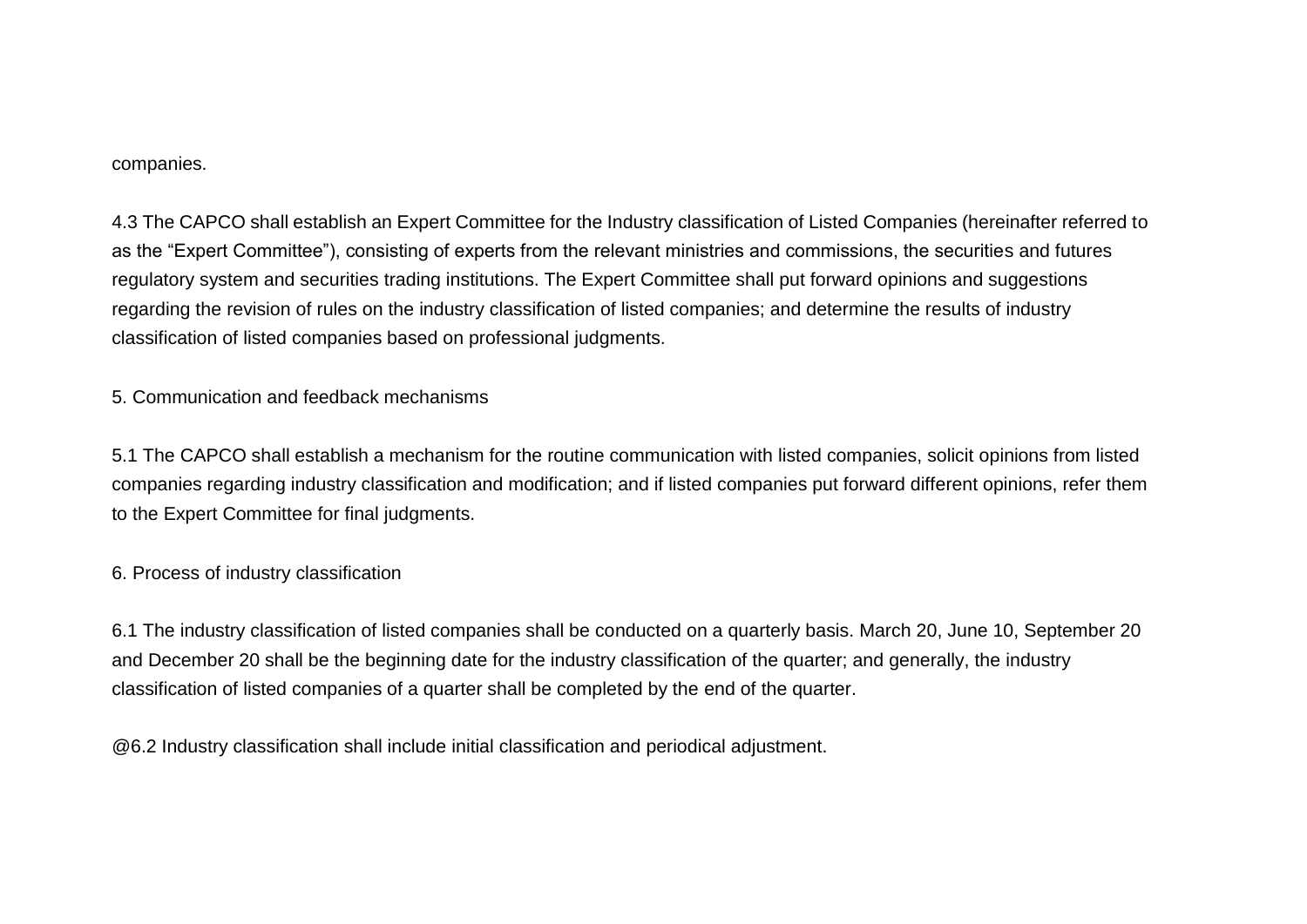6.2.1 Initial classification is the industry classification of a newly listed company that is conducted according to the Prospectus of the company. If the first day of listing of a company is before the beginning date of the industry classification of a quarter, the company shall be included in the industry classification of the quarter; or if the first day of listing of a company is on or after the beginning date of the industry classification of a quarter, the company shall be included in the industry classification of the next quarter.

6.2.2 Periodical adjustment is the reconfirmation or modification of the result of industry classification of a listed company. Generally, for a listed company without any material asset reorganization, adjustment shall be made once a year according to its annual report and be included in the industry classification of the second quarter. A listed company that has completed any material asset reorganization shall be included in the industry classification of listed companies of the most recent quarter according to the relevant public announcements on the material asset reorganization.

6.3 Initial evaluation, communication, confirmation and announcement of results of industry classification

The CAPCO shall convene a meeting of the Expert Committee for the Industry classification of Listed Companies on the beginning date of industry classification, from which the initial evaluation results of industry classification shall be formed; within seven days from the beginning date (exclusive), complete communication with listed companies with the classification results confirmed by the Expert Committee; and submit the final results of industry classification of listed companies to the CSRC on the eighth day from the beginning date (exclusive).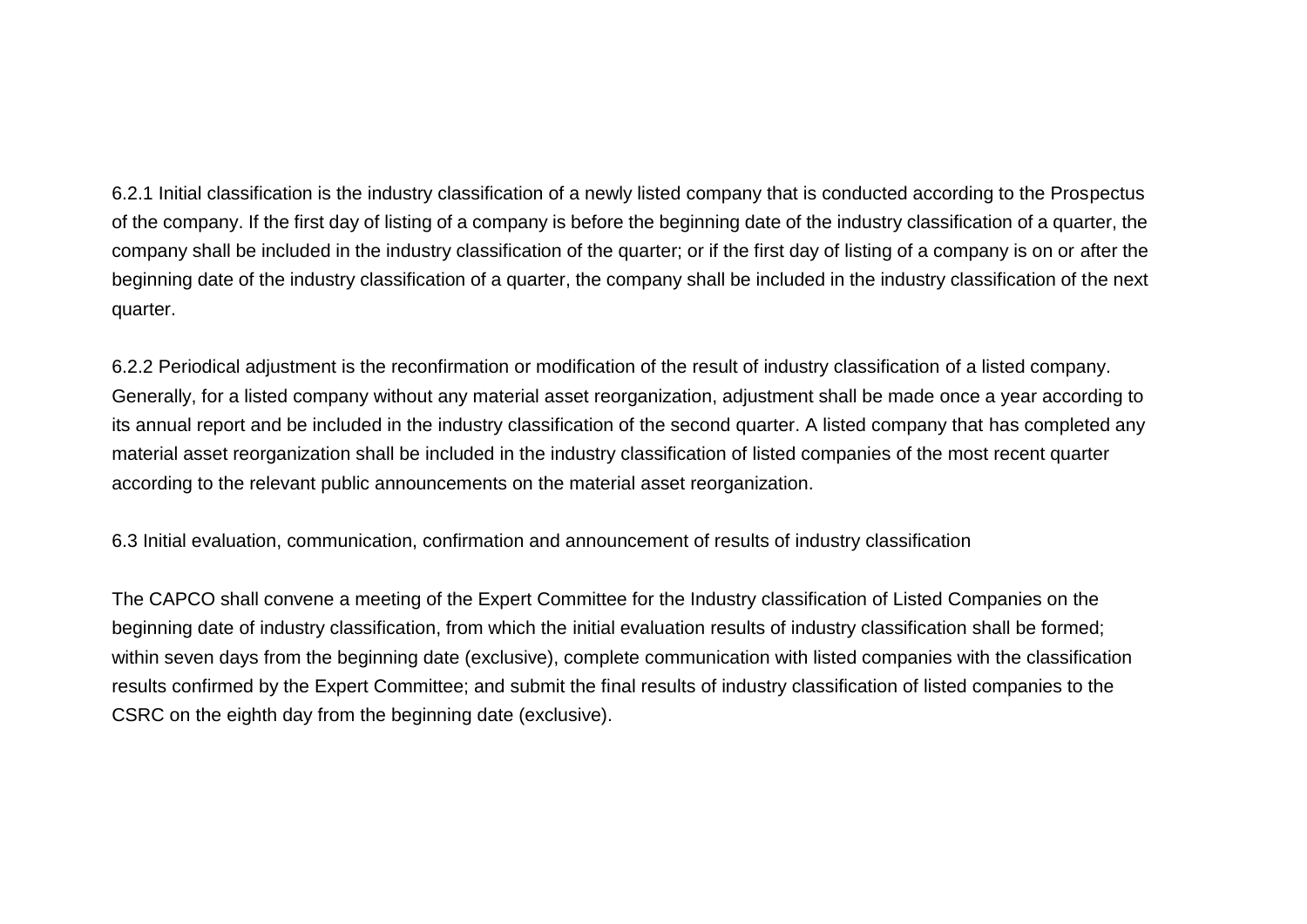The CSRC shall publish the results of industry classification of listed companies at the end of each quarter.

The progress of the industry classification of listed companies may be postponed correspondingly when falling on a holiday or any major event.

7. Classification structure and codes

| Code         |                |                                                        |                                                                                                         |
|--------------|----------------|--------------------------------------------------------|---------------------------------------------------------------------------------------------------------|
| Categor<br>У | Class          | <b>Industries</b>                                      | <b>Description</b>                                                                                      |
| A            |                | Agriculture, forestry, animal<br>husbandry and fishery | This category includes classes from 01<br>to 05.                                                        |
|              | 0 <sub>1</sub> | Agriculture                                            | The cultivation of various kinds of farm<br>crops.                                                      |
|              | 02             | Forestry                                               |                                                                                                         |
|              |                |                                                        |                                                                                                         |
|              | 03             | Animal husbandry                                       | Animal breeding and capture activities to<br>obtain various kinds of livestock and<br>poultry products. |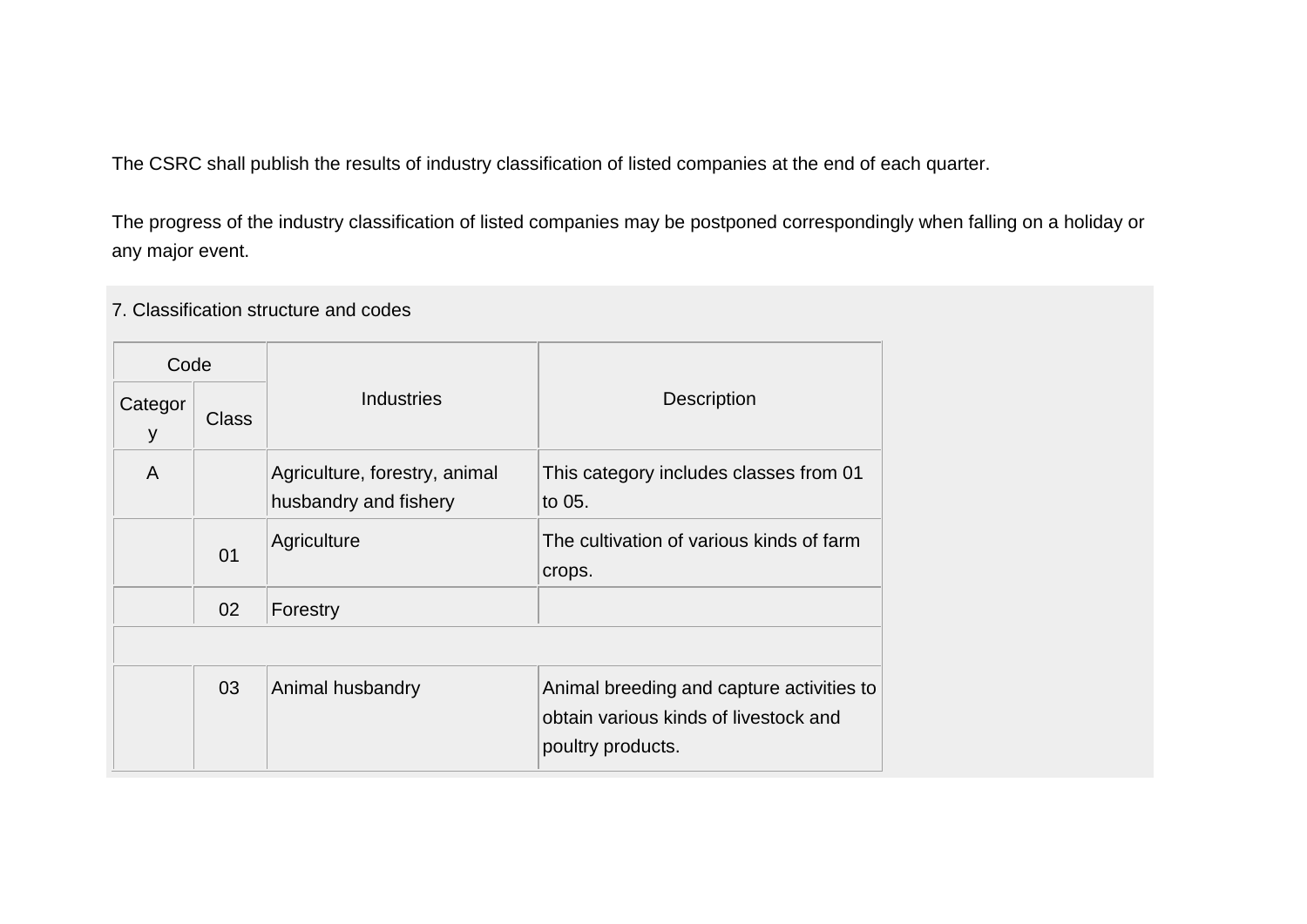|   | 04<br>05 | <b>Fishery</b><br>Service industry for agriculture,<br>forestry, animal husbandry and<br>fishery |                                                                                                                                                                                                                                                                                                                                                                                                                                                                                                                                                                                                                                                                           |
|---|----------|--------------------------------------------------------------------------------------------------|---------------------------------------------------------------------------------------------------------------------------------------------------------------------------------------------------------------------------------------------------------------------------------------------------------------------------------------------------------------------------------------------------------------------------------------------------------------------------------------------------------------------------------------------------------------------------------------------------------------------------------------------------------------------------|
| B |          | Mining industry                                                                                  | This category includes classes from 06<br>to 12. The mining industry means the<br>extraction of naturally produced<br>minerals, whether solid (such as coal<br>and minerals), liquid (such as crude oil)<br>or gaseous (such as natural gas);<br>includes underground or ground mining,<br>operation of mines, and all auxiliary work<br>generally conducted at or around mine<br>sites to process raw materials, such as<br>milling, ore dressing and processing;<br>also includes preparations necessary for<br>selling raw materials; and excludes the<br>storage, purification and distribution of<br>water, geological exploration, and<br>construction engineering. |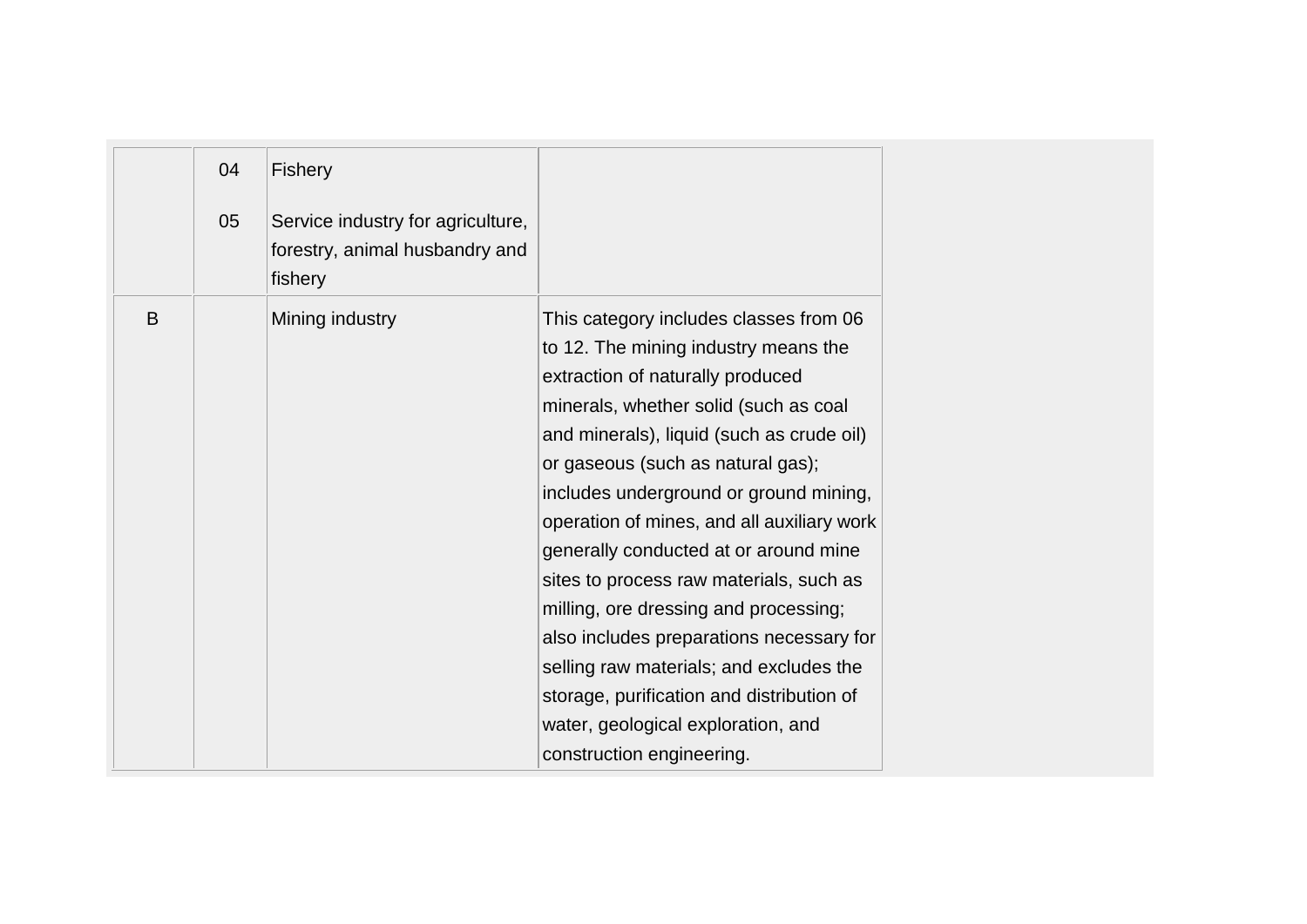| 06 | Coal mining and dressing<br>industry         | Production activities including but not<br>limited to the mining, dressing and<br>classification of a variety of coals;<br>excluding the production of coal<br>products and coal exploration.                                                                                                                                                                                                                                                         |  |
|----|----------------------------------------------|-------------------------------------------------------------------------------------------------------------------------------------------------------------------------------------------------------------------------------------------------------------------------------------------------------------------------------------------------------------------------------------------------------------------------------------------------------|--|
| 07 | Oil and natural gas exploitation<br>industry | The exploitation of natural crude oil and<br>liquid or gaseous natural gas as well as<br>the exploitation of coal mine gas<br>(coal-bed methane) in land or at sea;<br>liquefaction of natural gas and<br>production of liquefied hydrocarbon from<br>natural gas fields conducted for the<br>purpose of transportation; also including<br>the exploitation of bituminous shale or<br>kerogen shale ores and similar<br>operations on tar sands ores. |  |
| 08 | Ferrous metal ore mining and                 |                                                                                                                                                                                                                                                                                                                                                                                                                                                       |  |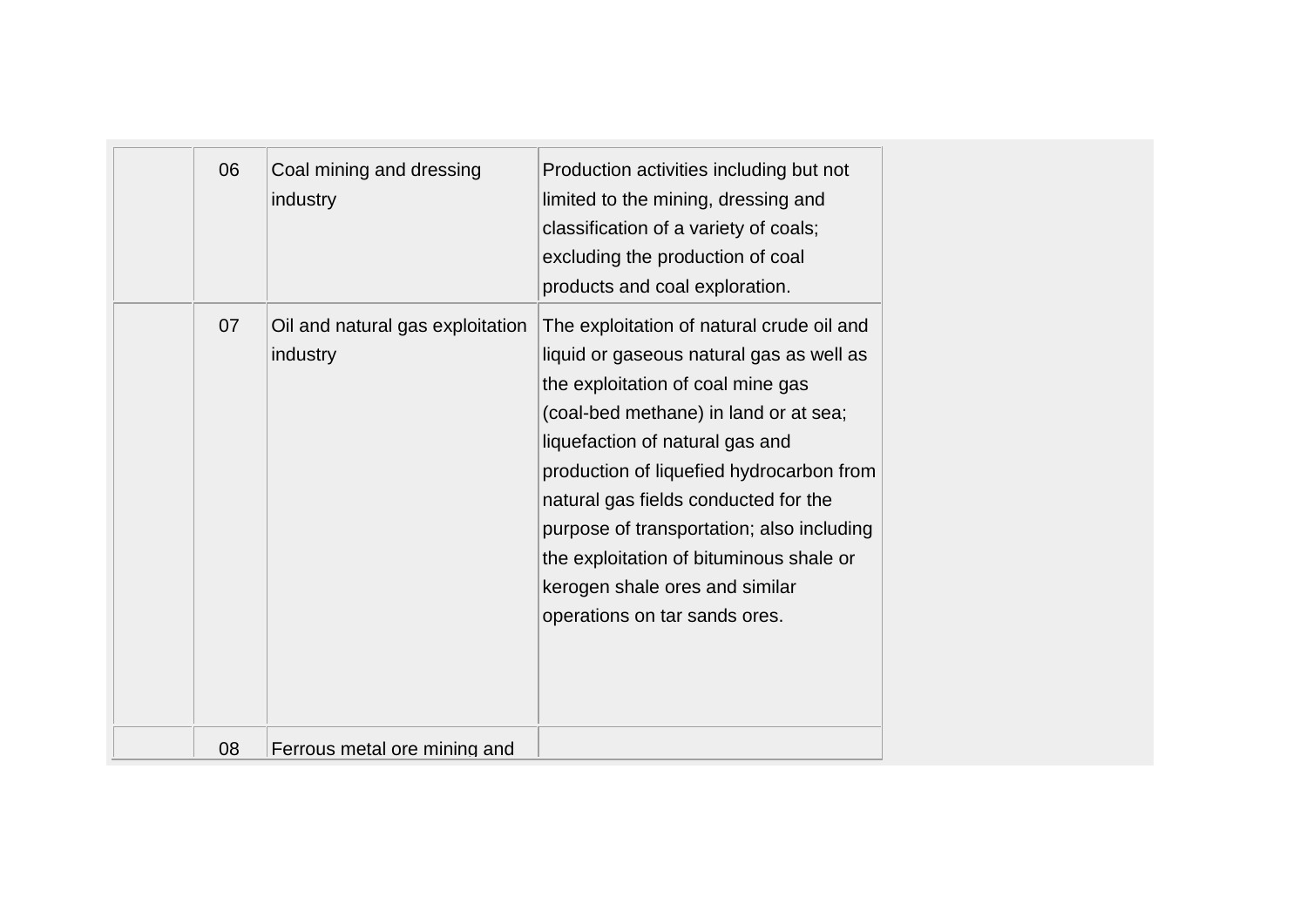|   |    | dressing industry                                     |                                                                                                                                                                                                                                                                      |
|---|----|-------------------------------------------------------|----------------------------------------------------------------------------------------------------------------------------------------------------------------------------------------------------------------------------------------------------------------------|
|   | 09 | Non-ferrous metal ore mining<br>and dressing industry | The mining and dressing of commonly<br>used non-ferrous metal ores, noble<br>metal ores and rare rare-earth metal<br>ores.                                                                                                                                           |
|   | 10 | Non-metallic ore mining and<br>dressing industry      |                                                                                                                                                                                                                                                                      |
|   | 11 | <b>Exploitation auxiliary activities</b>              | Services provided for the exploitation of<br>coal, oil, natural gas and other minerals.                                                                                                                                                                              |
|   | 12 | Other mining industries                               |                                                                                                                                                                                                                                                                      |
| C |    | Manufacturing industry                                | This category includes classes from 13<br>to 43. It shall be deemed manufacture<br>that new products are made after<br>physical or chemical changes, whether<br>made by power-driven machines or<br>handmade and whether the products are<br>wholesaled or retailed. |
|   |    |                                                       | The production of various finished                                                                                                                                                                                                                                   |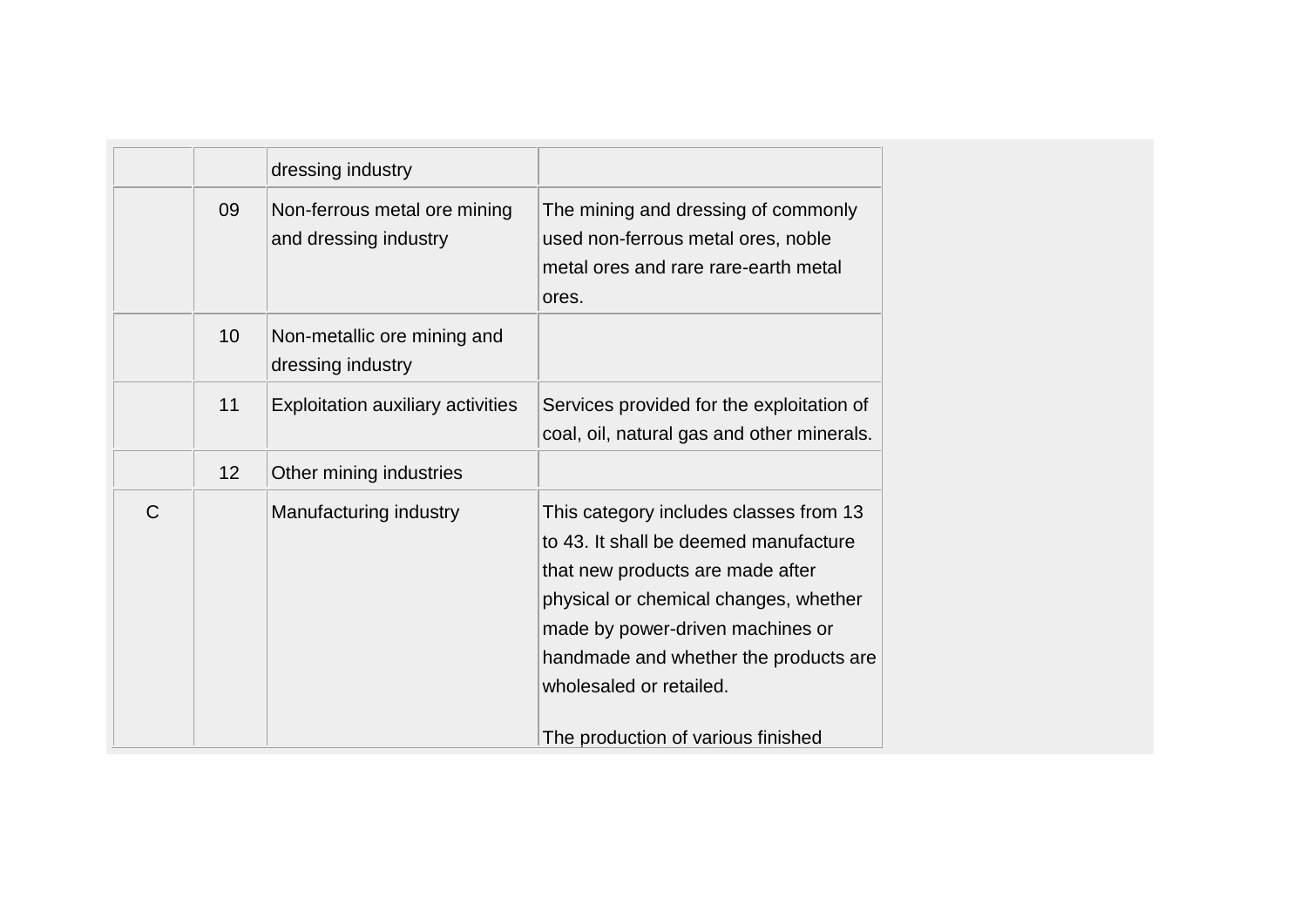| products and spare parts of buildings       |
|---------------------------------------------|
| shall be deemed manufacture, but the        |
| assembling activities on the building       |
| preform sites, such as assembling main      |
| parts into bridges, warehouse               |
| equipment, railways and overhead            |
| roads, lifts and elevators, plumbing,       |
| sprinkler equipment, heating equipment,     |
| ventilation equipment and                   |
| air-conditioners and the installation of    |
| lights and electrical wiring, as well as    |
| building installation, shall be included in |
| construction activities.                    |
|                                             |
| This category includes the                  |
| re-manufacturing of electromechanical       |
| products, which means the production        |
| process in batch where the components       |
| and parts of used automobiles,              |
| engineering machinery, machine tools        |
| and so on are professionally repaired       |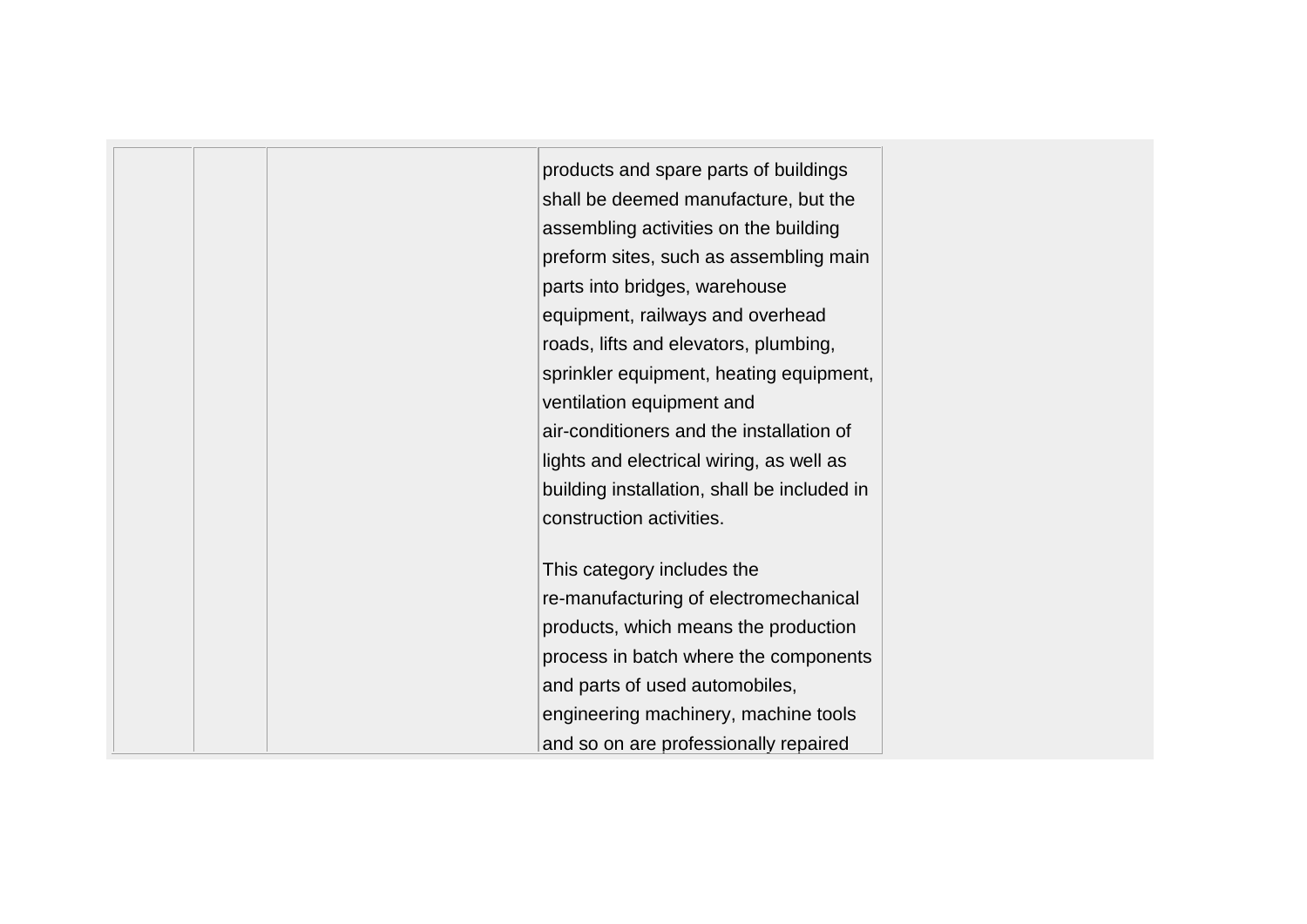|    |                                                       | and the re-manufactured products have<br>the same quality and performance as<br>the original new products.                                                                                                                                                                                                                      |
|----|-------------------------------------------------------|---------------------------------------------------------------------------------------------------------------------------------------------------------------------------------------------------------------------------------------------------------------------------------------------------------------------------------|
| 13 | Agricultural and sideline food<br>processing industry | The grain milling, feed processing,<br>vegetable oil and sugar processing,<br>slaughtering and meat processing,<br>aquatic product processing, and<br>processing of vegetables, fruits, nuts<br>and other food, which directly take the<br>products of agriculture, forestry, animal<br>husbandry and fishery as raw materials. |
| 14 | Food manufacturing                                    |                                                                                                                                                                                                                                                                                                                                 |
| 15 | Alcohol, beverage and refined<br>tea manufacturing    |                                                                                                                                                                                                                                                                                                                                 |
| 16 | Tobacco manufacturing                                 |                                                                                                                                                                                                                                                                                                                                 |
| 17 | Textile industry                                      |                                                                                                                                                                                                                                                                                                                                 |
| 18 | Textile garment and apparel<br>industry               |                                                                                                                                                                                                                                                                                                                                 |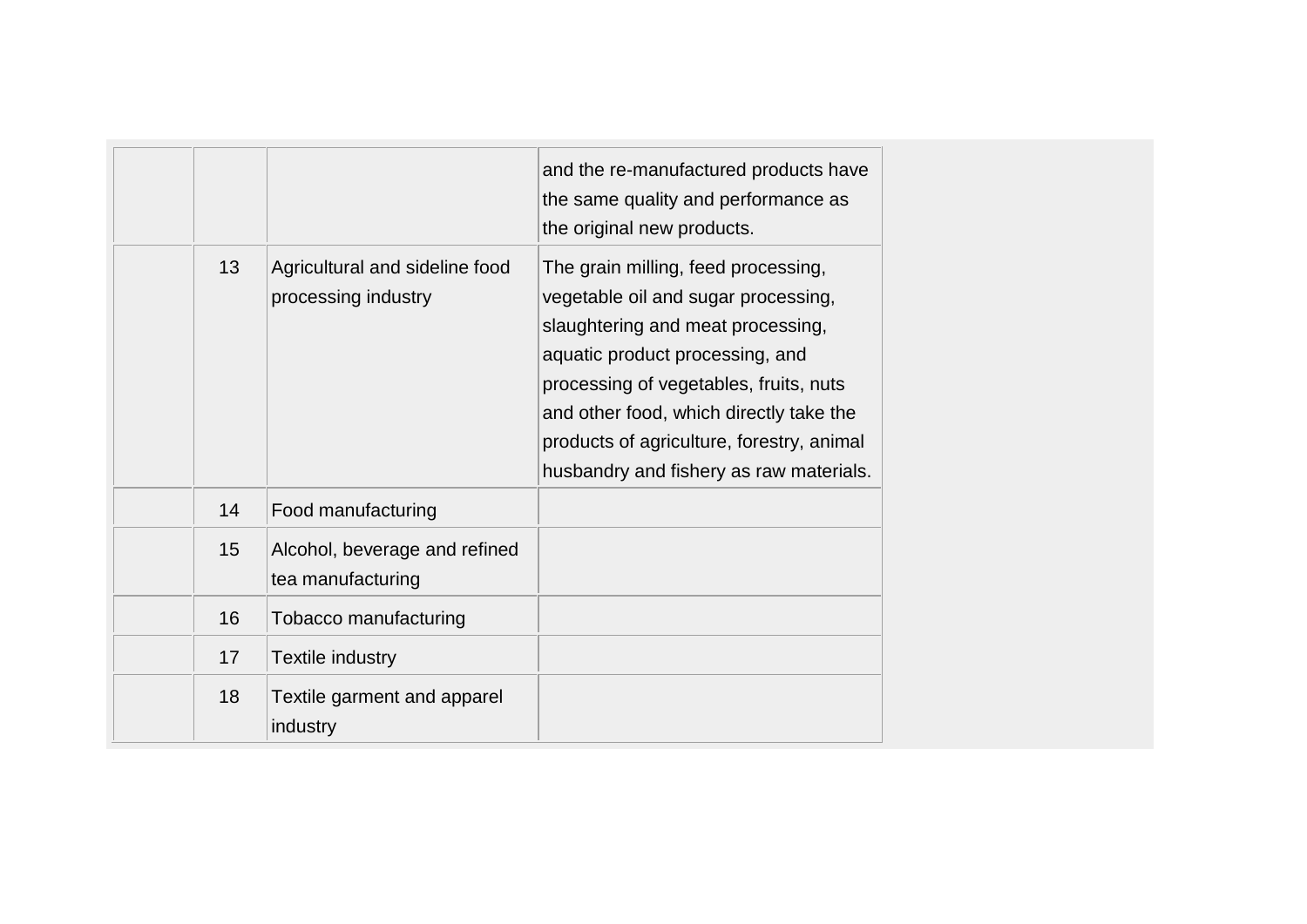| 19 | Leathers, furs, feathers and<br>related products and footwear<br>industry              |                                                                                                                                                                                                                                                                                                                                                                      |
|----|----------------------------------------------------------------------------------------|----------------------------------------------------------------------------------------------------------------------------------------------------------------------------------------------------------------------------------------------------------------------------------------------------------------------------------------------------------------------|
| 20 | Wood processing and wood,<br>bamboo, rattan, Palm fiber, and<br>straw product industry |                                                                                                                                                                                                                                                                                                                                                                      |
| 21 | Furniture manufacturing                                                                | The manufacture of various furniture<br>which are made of wood, metal, plastic,<br>bamboo, rattan and other materials for<br>such functions as sitting, lying, leaning,<br>storage and separation and can be used<br>in any places such as housing, hotels,<br>offices, schools, restaurants, hospitals,<br>theaters, parks, ships, aircrafts and<br>motor vehicles. |
| 22 | Papermaking and paper<br>product industry                                              |                                                                                                                                                                                                                                                                                                                                                                      |
| 23 | Printing and recording media<br>reproduction industry                                  |                                                                                                                                                                                                                                                                                                                                                                      |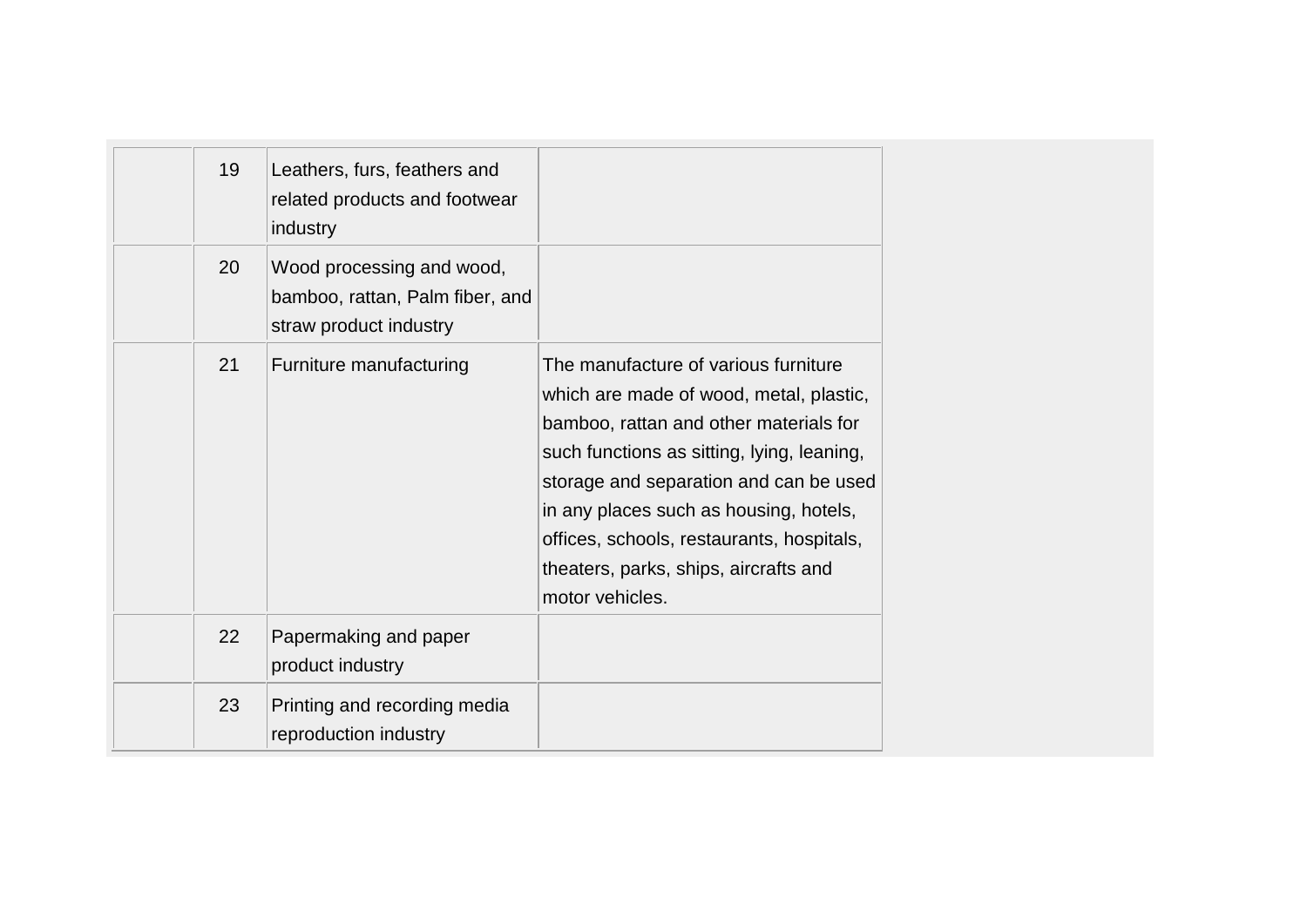| 24 | Manufacturing of stationery,<br>industrial arts, sports and<br>entertainment supplies |  |
|----|---------------------------------------------------------------------------------------|--|
| 25 | Industries of petroleum<br>processing, coking, and nuclear<br>fuel processing         |  |
| 26 | Manufacturing of chemical raw<br>materials and chemical<br>products                   |  |
| 27 | Pharmaceutical industry                                                               |  |
| 28 | Chemical fiber manufacturing                                                          |  |
| 29 | Industry of rubber and plastic<br>products                                            |  |
| 30 | Industry of non-metallic mineral<br>products                                          |  |
| 31 | Industry of ferrous metal<br>smelting and rolling processing                          |  |
| 32 | Industry of non-ferrous metal                                                         |  |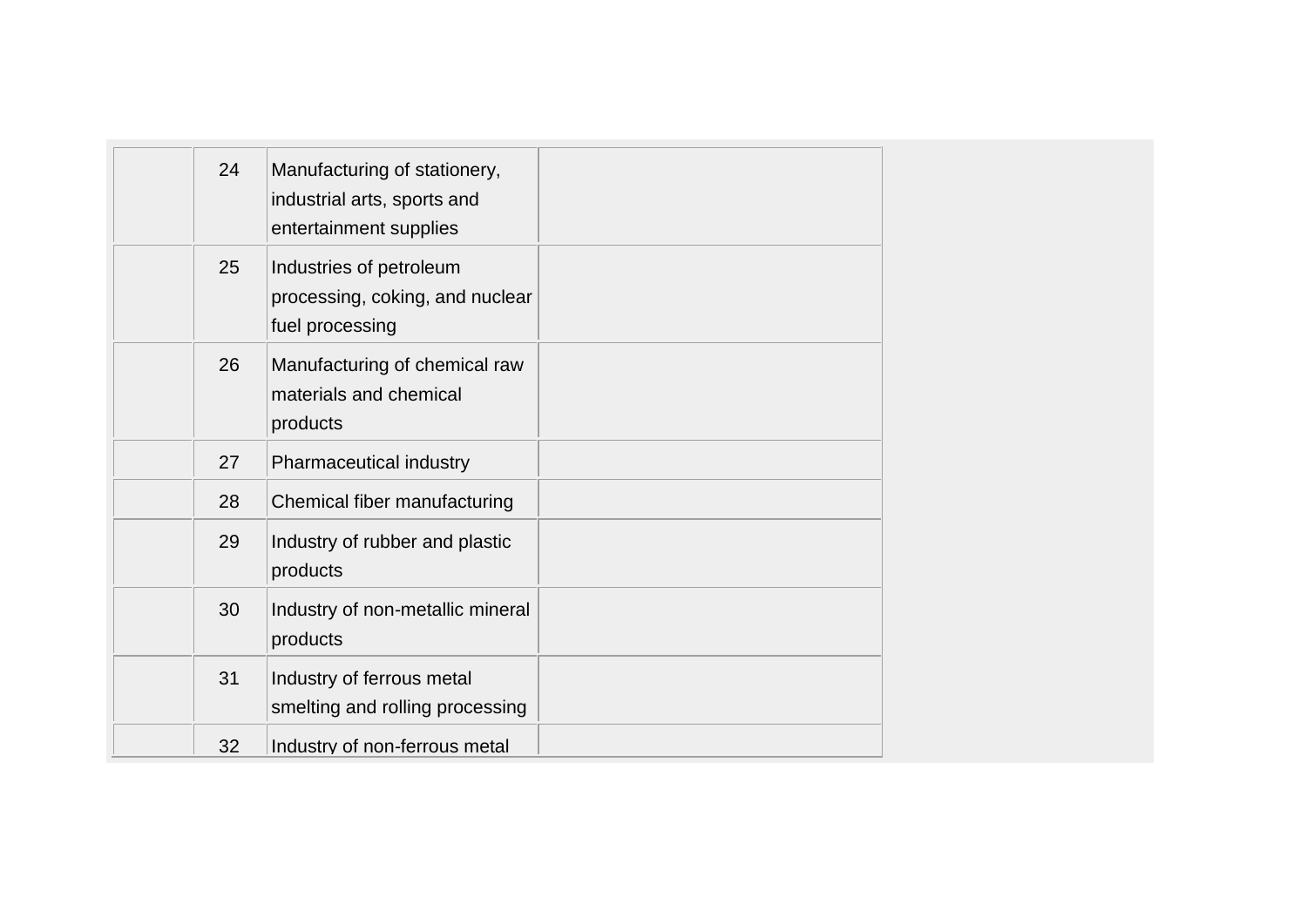|    | smelting and rolling processing                                                                   |  |
|----|---------------------------------------------------------------------------------------------------|--|
| 33 | Metal product industry                                                                            |  |
| 34 | General equipment<br>manufacturing                                                                |  |
| 35 | Special-purpose equipment<br>manufacturing                                                        |  |
| 36 | Automobile manufacturing                                                                          |  |
| 37 | Manufacturing of railways,<br>ships, aircrafts, spacecrafts and<br>other transportation equipment |  |
| 38 | Electric machinery and<br>equipment manufacturing                                                 |  |
| 39 | Manufacturing of computers,<br>communications and other<br>electronic equipment                   |  |
| 40 | Instrument and meter<br>manufacturing                                                             |  |
| 41 | Other manufacturing industries                                                                    |  |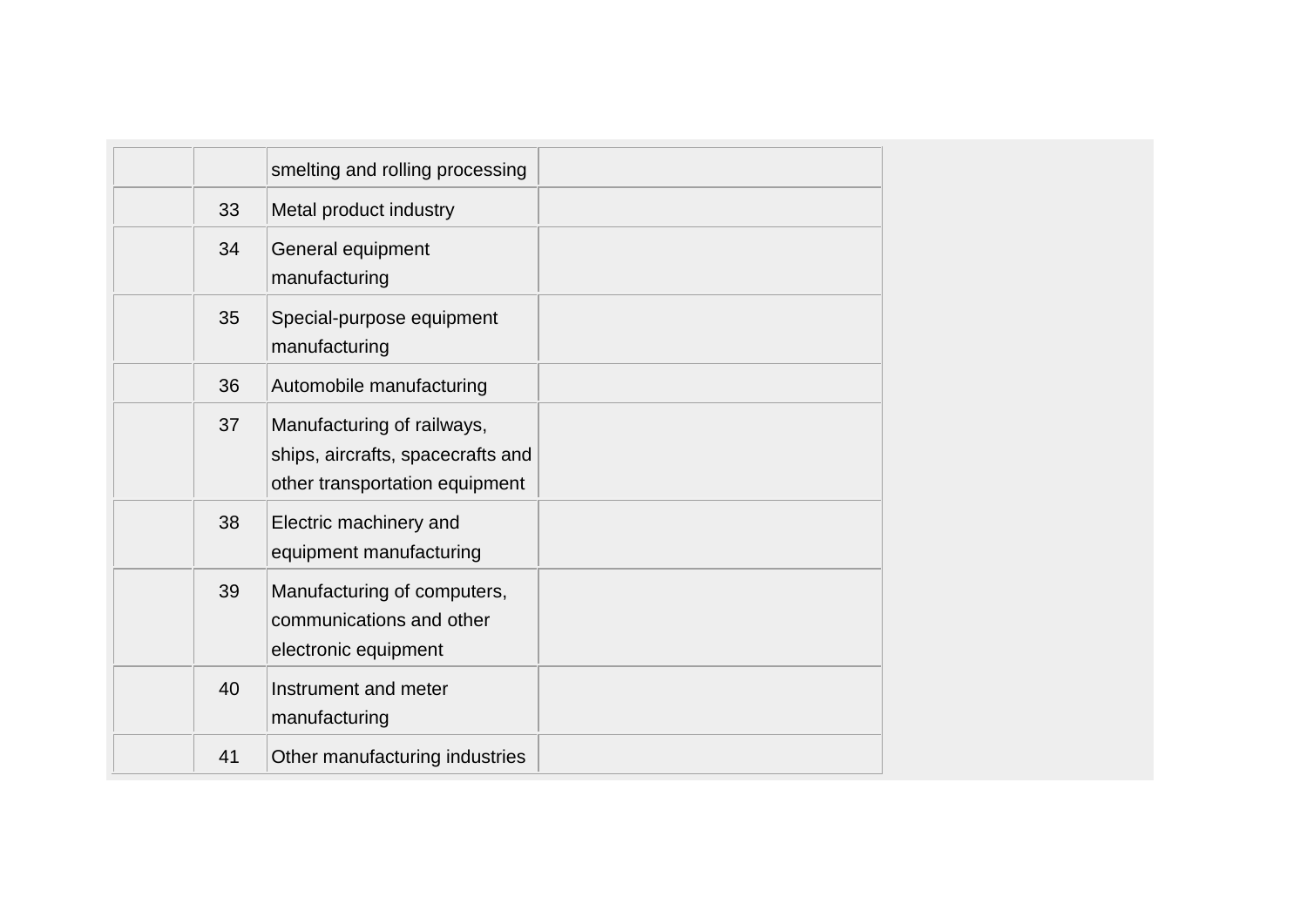|   | 42 | Industry of comprehensive<br>utilization of waste resources                 | The recycling and processing of waste<br>resources and waste materials. |
|---|----|-----------------------------------------------------------------------------|-------------------------------------------------------------------------|
|   | 43 | Industry of metal product,<br>machinery and equipment<br>repair             |                                                                         |
| D |    | Industry of electric power, heat,<br>gas and water production and<br>supply | This category includes classes from 44<br>to 46.                        |
|   | 44 | Industry of electric power and<br>heat production and supply                |                                                                         |
|   | 45 | Gas production and supply<br>industry                                       |                                                                         |
|   | 46 | Water production and supply<br>industry                                     |                                                                         |
| E |    | <b>Construction industry</b>                                                | This category includes classes from 47<br>to 50.                        |
|   | 47 | <b>Building construction industry</b>                                       |                                                                         |
|   | 48 | Civil engineering construction                                              | The construction of the main bodies of                                  |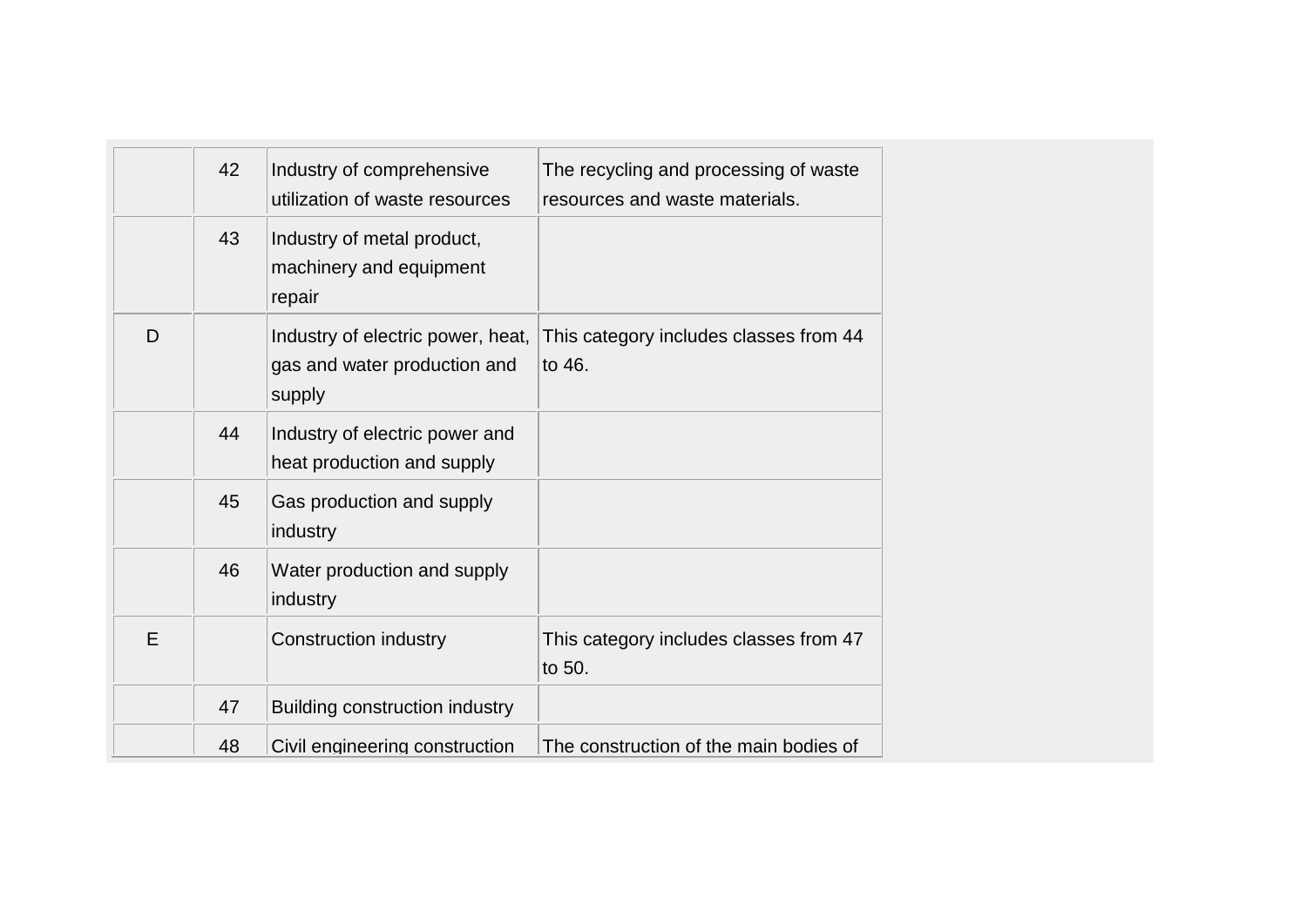|   |    | industry                                                      | civil engineering projects, excluding<br>engineering preparations before<br>construction.                                                                                                                                                                                                                                                                 |
|---|----|---------------------------------------------------------------|-----------------------------------------------------------------------------------------------------------------------------------------------------------------------------------------------------------------------------------------------------------------------------------------------------------------------------------------------------------|
|   | 49 | <b>Construction installation</b><br>industry                  | The installation of various equipment in<br>the buildings after the completion of<br>construction of the main bodies of<br>buildings and the line laying and pipeline<br>installation activities during the<br>construction; excluding decorations at<br>the end of a project, such as the<br>finishing of walls, floors, ceilings, doors<br>and windows. |
|   | 50 | Architectural decoration and<br>other construction industries |                                                                                                                                                                                                                                                                                                                                                           |
| F |    | Wholesale and retail industry                                 | This category includes classes 51 and<br>52, meaning the wholesale and retail of<br>commodities in circulation.                                                                                                                                                                                                                                           |
|   |    |                                                               |                                                                                                                                                                                                                                                                                                                                                           |
|   | 51 | Wholesale industry                                            | The selling of household goods and                                                                                                                                                                                                                                                                                                                        |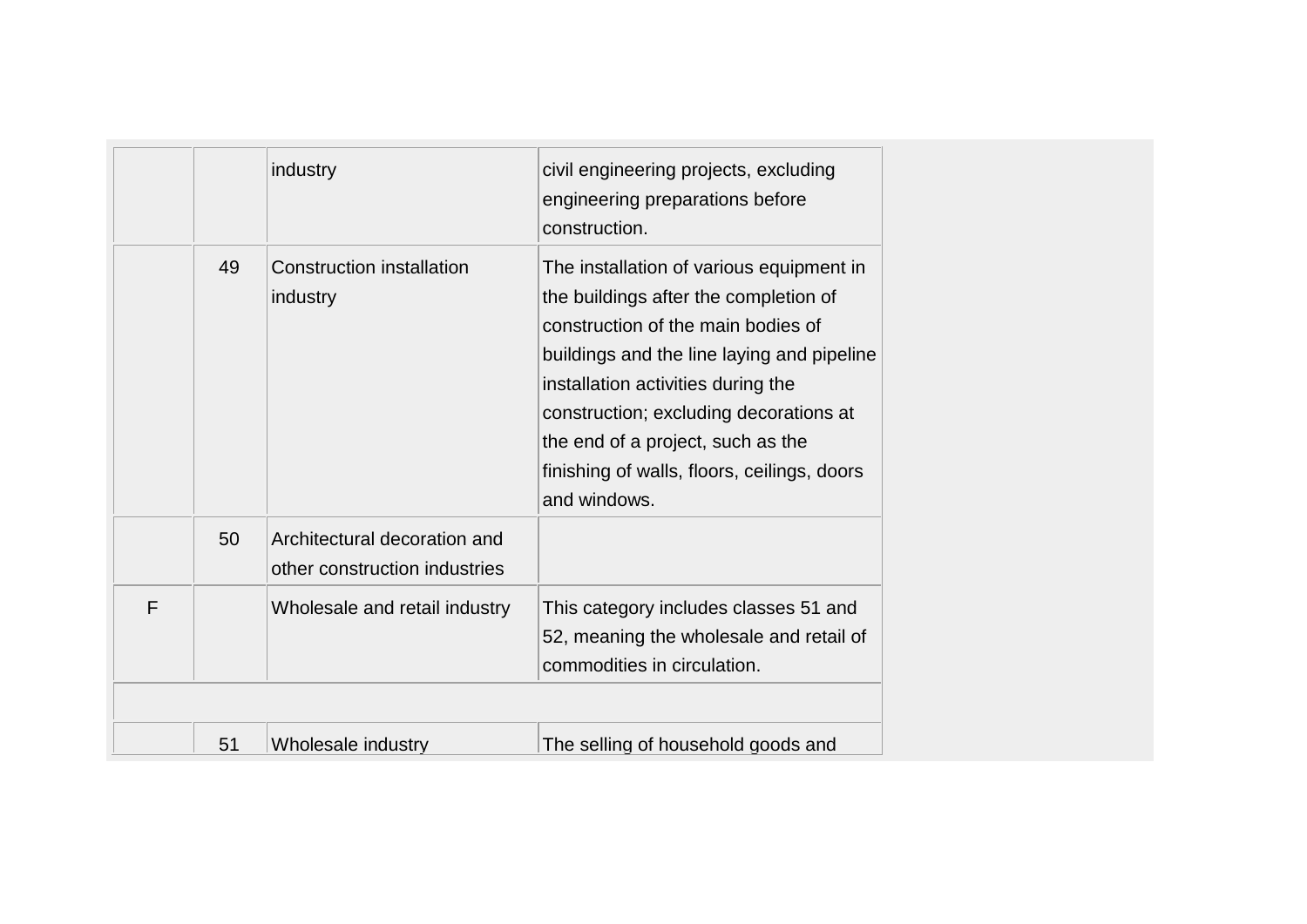|    |                        | means of production in bulk to other<br>wholesale or retail entities (including<br>sole proprietors), other enterprises and<br>public institutions, government agencies,<br>social groups and so on, as well as<br>import and export trade and trade<br>brokerage and agency, including both<br>the trading by entities (companies) in<br>their own names which own the goods<br>and the commodity agency and<br>commissioned sale of commodities by<br>entities which charge commissions and<br>do not own the goods; and also including<br>the wholesale activities of fixed stalls in<br>commodity wholesale markets and<br>acquisition activities for the purpose of<br>sale. |
|----|------------------------|-----------------------------------------------------------------------------------------------------------------------------------------------------------------------------------------------------------------------------------------------------------------------------------------------------------------------------------------------------------------------------------------------------------------------------------------------------------------------------------------------------------------------------------------------------------------------------------------------------------------------------------------------------------------------------------|
| 52 | <b>Retail industry</b> | The sales activities of department<br>stores, supermarkets, specialized retail<br>stores, brand franchised stores, vending<br>stalls and so on mainly to end                                                                                                                                                                                                                                                                                                                                                                                                                                                                                                                      |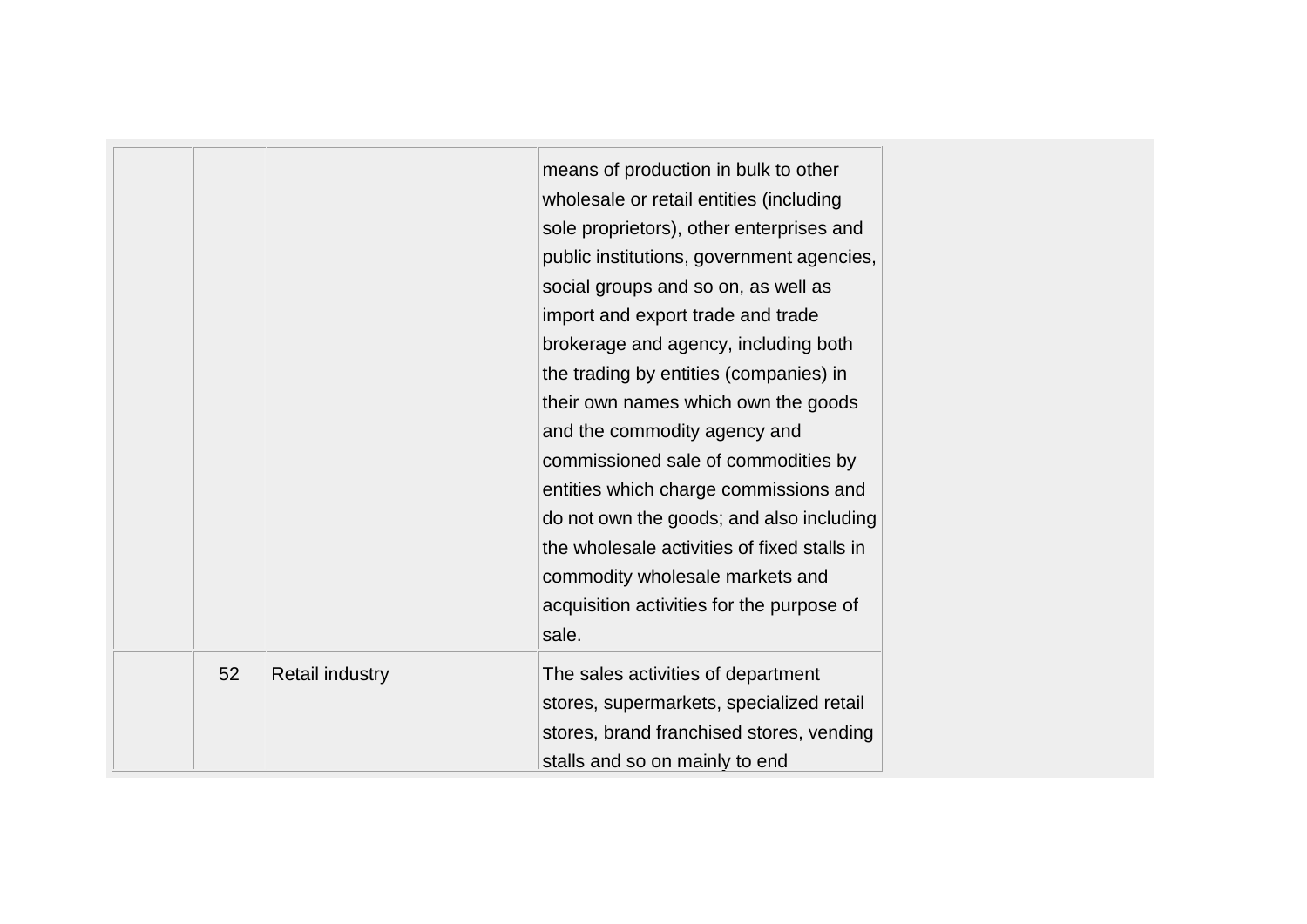consumers (such as residents), the sales activities through the Internet, postal service, telephone, vending machines and other channels, also including the activities of shops (such as bakeries) which conduct processing and production at the back and sell products in the front at the same site; the sale of grain, seed, feed, livestock, mineral products, raw materials for production, chemical raw materials, agricultural chemical products, machinery equipment (excluding passenger cars, computers and communications equipment) and other means of production are not deemed retail activities; most retailers own the goods they sold, but some conduct commissioned sale or sell goods to charge commissions as agents of the principals.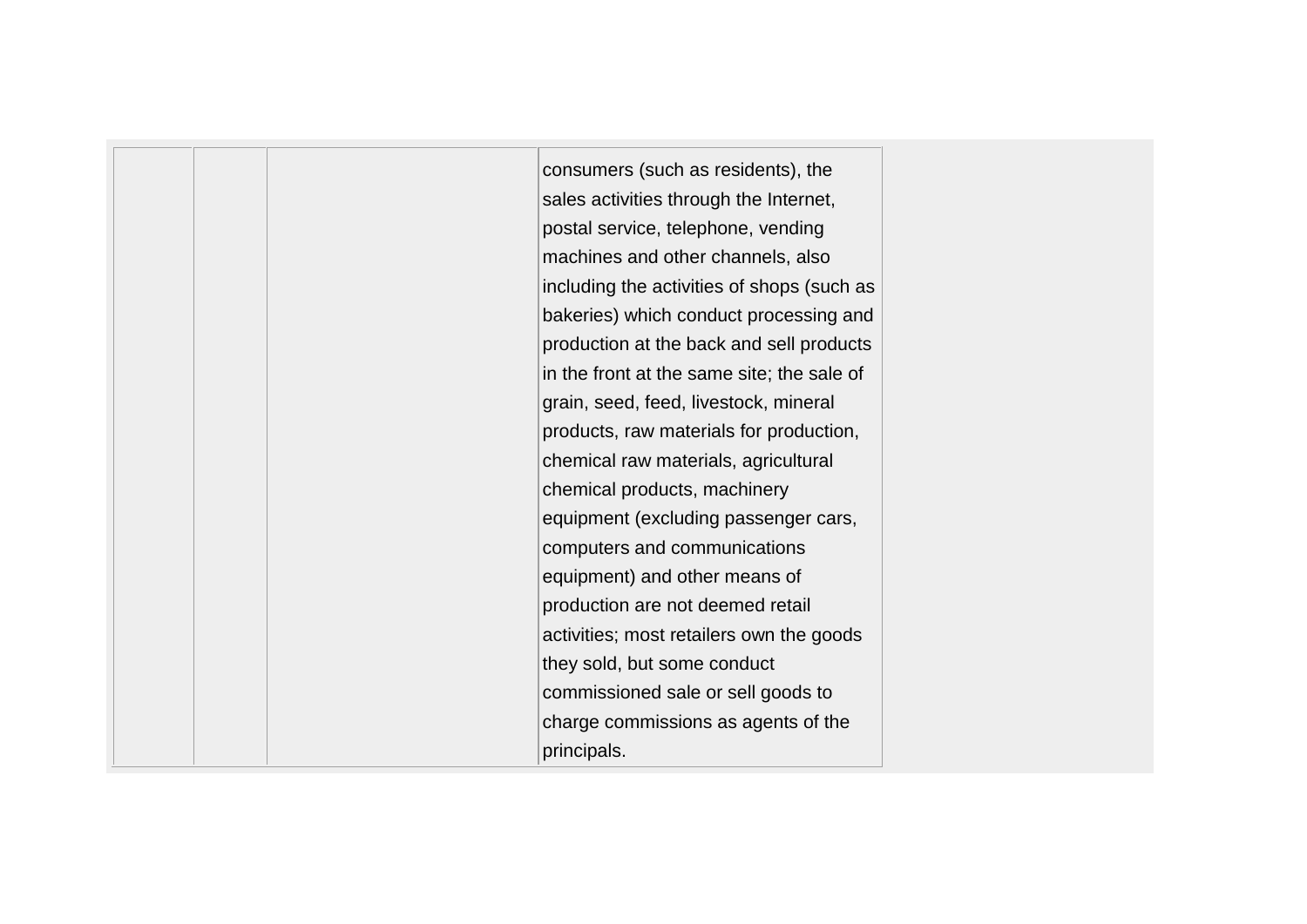| G |    | Transport, storage and postal<br>service industry | This category includes classes from 53<br>to 60.                                                                                                                                                                                                                                                                                                                                                                                                            |
|---|----|---------------------------------------------------|-------------------------------------------------------------------------------------------------------------------------------------------------------------------------------------------------------------------------------------------------------------------------------------------------------------------------------------------------------------------------------------------------------------------------------------------------------------|
|   | 53 | Railway transportation industry                   | The passenger and cargo transportation<br>on railways and related dispatch,<br>signaling, locomotive, vehicle, overhaul,<br>maintenance and other activities;<br>excluding the activities of the<br>manufacturers (companies) of<br>locomotives, vehicles and signal and<br>communication equipment, construction<br>engineering companies, stores, schools,<br>scientific research institutes, hospitals<br>and so on affiliated to the railway<br>system. |
|   | 54 | Road transport industry                           |                                                                                                                                                                                                                                                                                                                                                                                                                                                             |
|   | 55 | Waterway transport industry                       |                                                                                                                                                                                                                                                                                                                                                                                                                                                             |
|   | 56 | Air transport industry                            |                                                                                                                                                                                                                                                                                                                                                                                                                                                             |
|   | 57 | Pipeline transport industry                       |                                                                                                                                                                                                                                                                                                                                                                                                                                                             |
|   | 58 | Industry of loading/unloading                     |                                                                                                                                                                                                                                                                                                                                                                                                                                                             |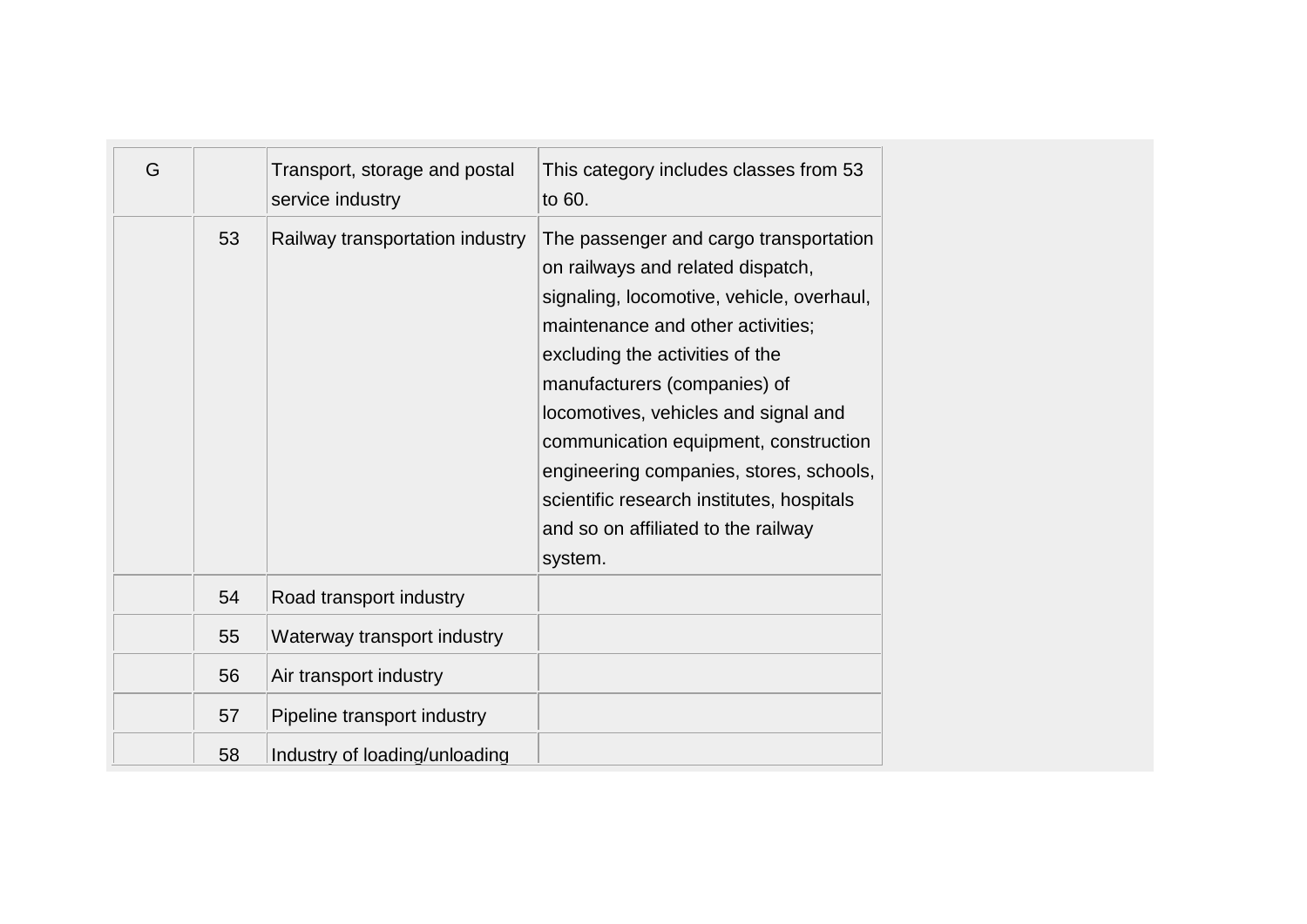|   |    | handling and transport agency          |                                                                                                                                                                                                                                                                                                                                      |
|---|----|----------------------------------------|--------------------------------------------------------------------------------------------------------------------------------------------------------------------------------------------------------------------------------------------------------------------------------------------------------------------------------------|
|   | 59 | Storage industry                       | The specialized cargo storage and<br>freightage transit storage, the cargo<br>delivery activities mainly including<br>storage, and acquisition activities for the<br>purpose of storage.                                                                                                                                             |
|   | 60 | Postal service industry                |                                                                                                                                                                                                                                                                                                                                      |
| H |    | Accommodation and catering<br>industry | This category includes classes 61 and<br>62.                                                                                                                                                                                                                                                                                         |
|   | 61 | Accommodation industry                 | The provision of short-term lodging<br>places for travelers. Some entities only<br>provide accommodation, while some<br>entities provide integrated services<br>including accommodation, catering,<br>commerce and entertainment services.<br>This class excludes long-term house<br>leasing mainly on a monthly or yearly<br>basis. |
|   | 62 | Catering industry                      | The services to provide consumers with                                                                                                                                                                                                                                                                                               |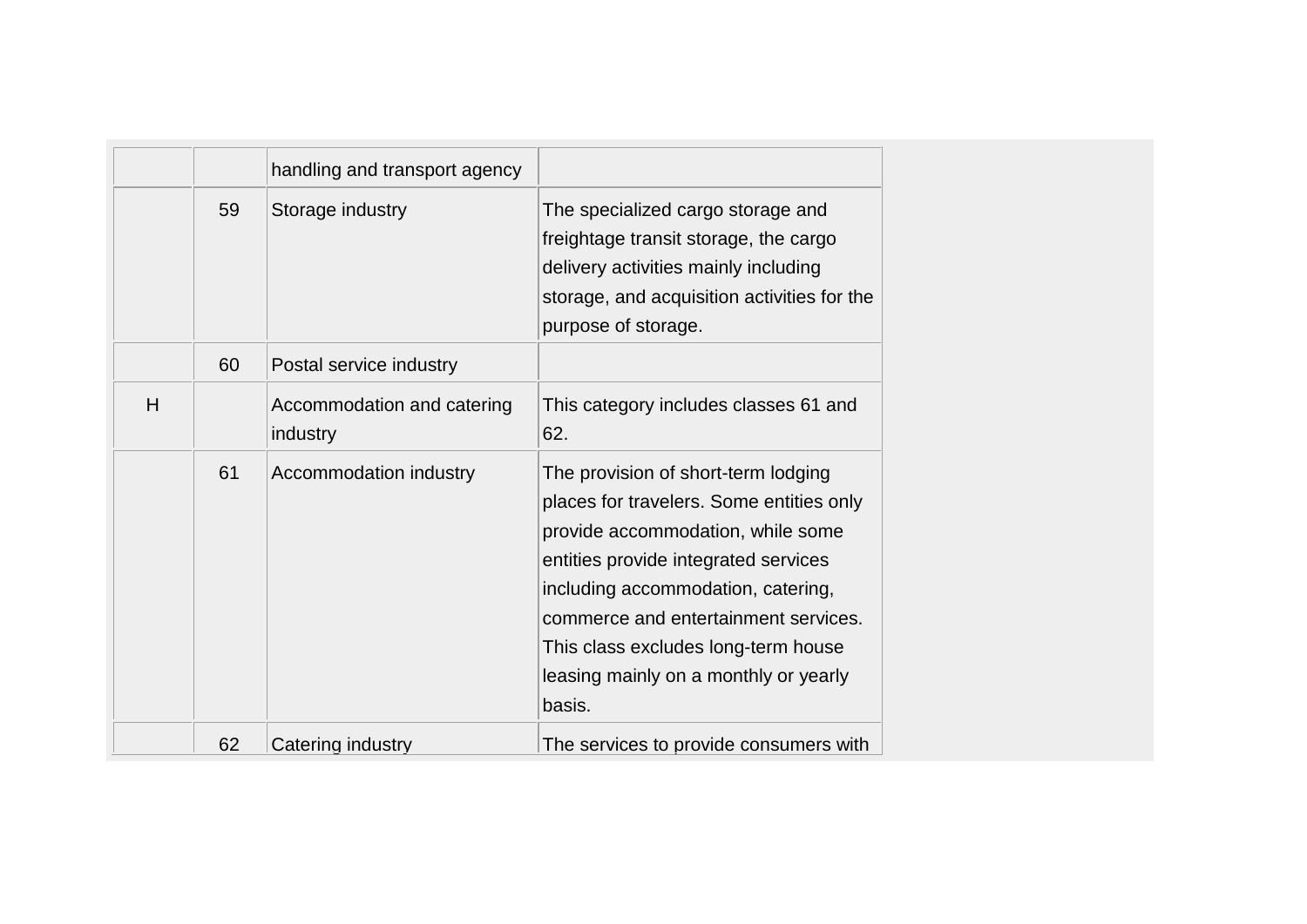|   |    |                                                                                          | food and consumption places and<br>facilities through instant production and<br>processing, commercial sale, service<br>labor and so on.                                                                                   |
|---|----|------------------------------------------------------------------------------------------|----------------------------------------------------------------------------------------------------------------------------------------------------------------------------------------------------------------------------|
|   |    | Industry of information<br>transmission, software and<br>information technology services | This category includes classes from 63<br>to 65.                                                                                                                                                                           |
|   | 63 | Telecommunications, radio and<br>television and satellite<br>transmission services       |                                                                                                                                                                                                                            |
|   | 64 | Internet and related services                                                            |                                                                                                                                                                                                                            |
|   | 65 | Industry of software and<br>information technology services                              | The provision of services for the<br>technical problems or technical<br>requirements arising in the process of<br>information transmission, information<br>production, information provision and<br>information reception. |
| J |    | <b>Financial industry</b>                                                                | This category includes classes from 66<br>to 69.                                                                                                                                                                           |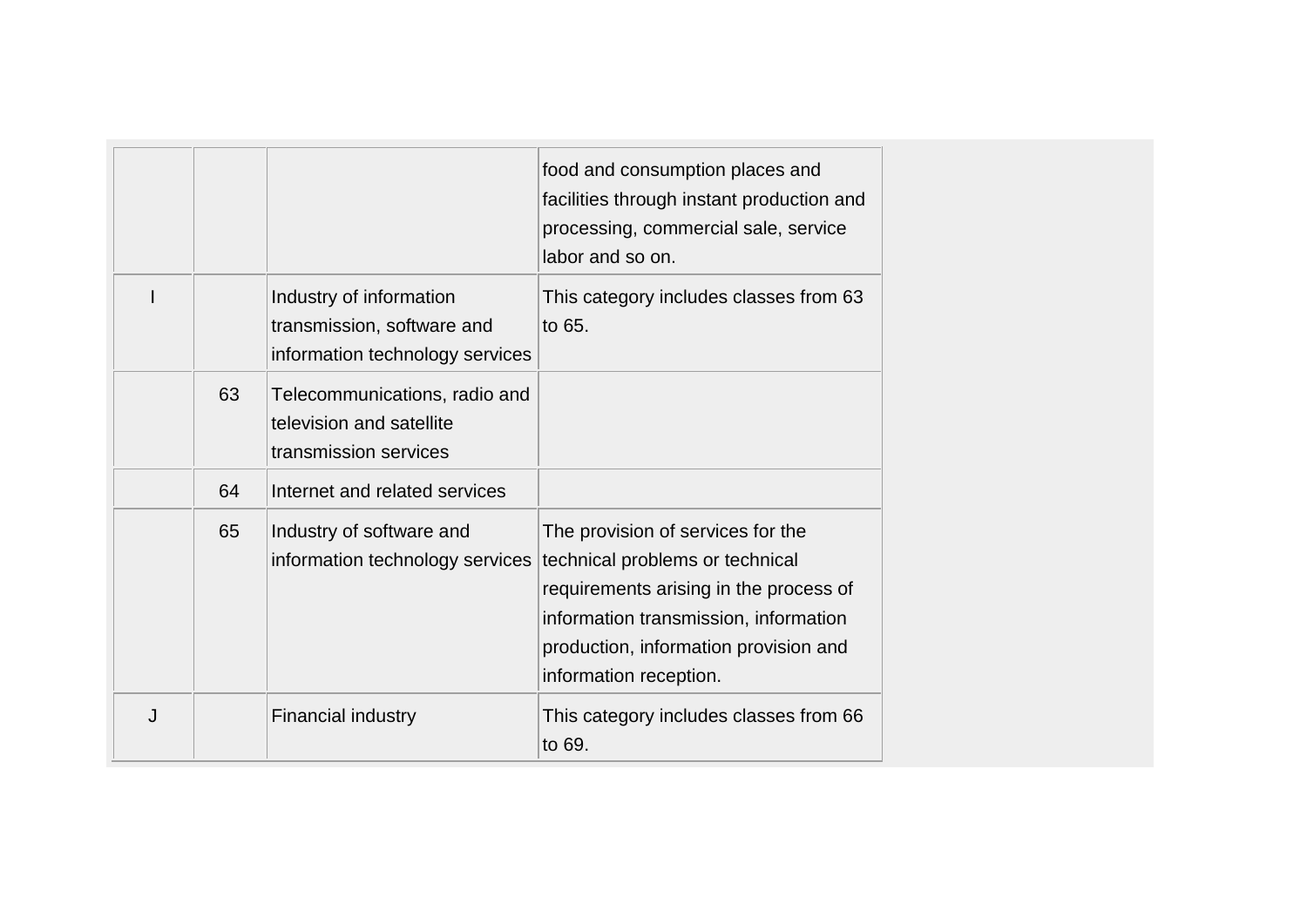|   | 66 | Monetary and financial services                       |                                                                                                                                                             |
|---|----|-------------------------------------------------------|-------------------------------------------------------------------------------------------------------------------------------------------------------------|
|   | 67 | Capital market services                               |                                                                                                                                                             |
|   | 68 | Insurance industry                                    |                                                                                                                                                             |
|   | 69 | Other financial industries                            |                                                                                                                                                             |
| K |    | Real estate industry                                  | This category includes class 70.                                                                                                                            |
|   | 70 | Real estate industry                                  |                                                                                                                                                             |
| L |    | Leasing and commercial<br>service industry            | This category includes classes 71 and<br>72.                                                                                                                |
|   | 71 | Leasing industry                                      |                                                                                                                                                             |
|   | 72 | Commercial service industry                           |                                                                                                                                                             |
| M |    | Scientific research and<br>technical service industry | This category includes classes from 73<br>to 75.                                                                                                            |
|   |    |                                                       |                                                                                                                                                             |
|   | 73 | Research and experimental<br>development              | The systematic and creative activities<br>conducted for the purpose of increasing<br>knowledge (including knowledge on<br>nature, engineering, human being, |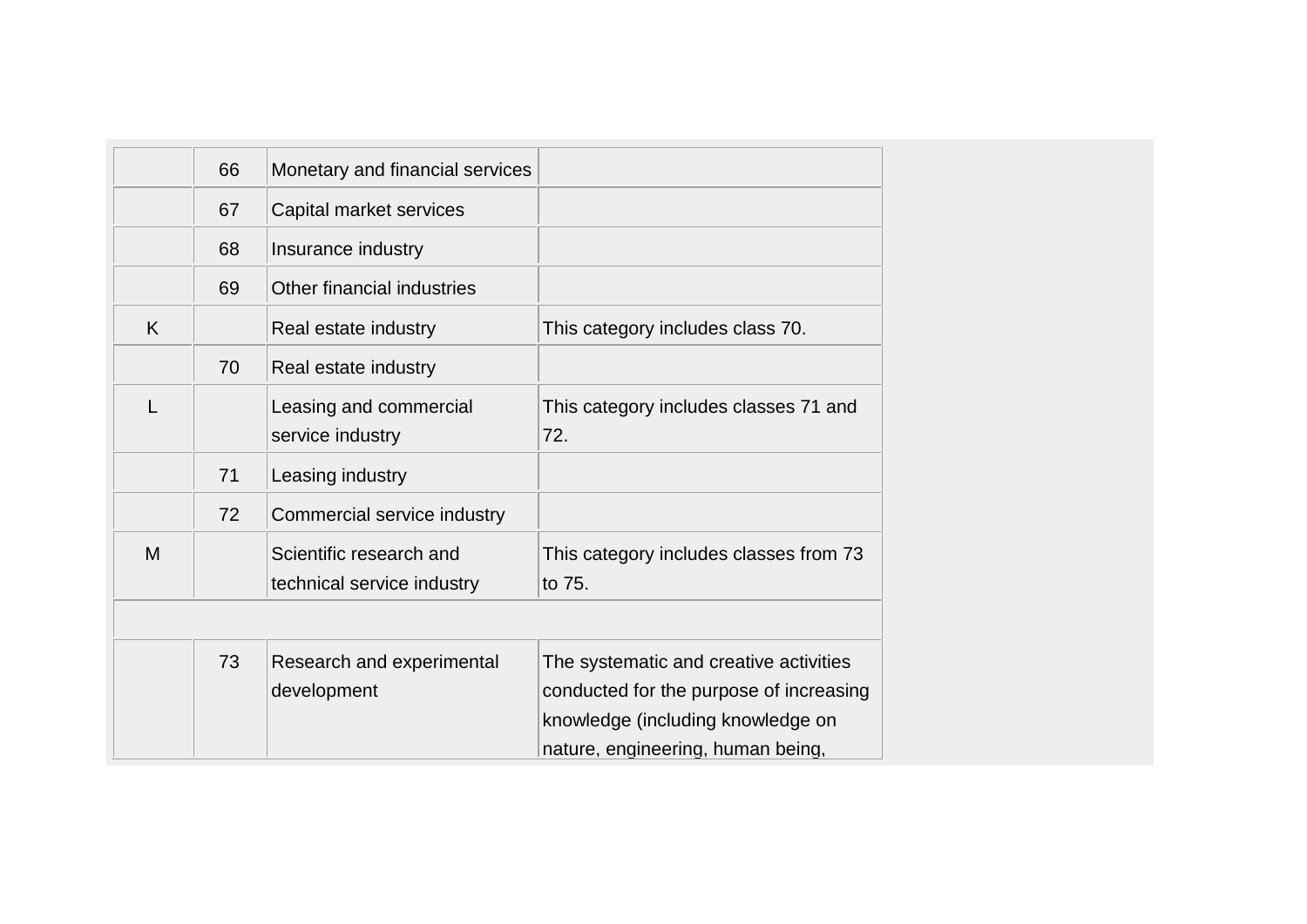|   |    |                                                                                  | culture and society) and using such<br>knowledge to create new applications;<br>such activities shall be only limited to the<br>research on new discoveries and new<br>theories and the development, research<br>and experimental development of new<br>technologies, new products and new<br>processes, including basic research,<br>applied research and experimental<br>development. |
|---|----|----------------------------------------------------------------------------------|-----------------------------------------------------------------------------------------------------------------------------------------------------------------------------------------------------------------------------------------------------------------------------------------------------------------------------------------------------------------------------------------|
|   | 74 | Professional technical service<br>industry                                       |                                                                                                                                                                                                                                                                                                                                                                                         |
|   | 75 | Industry of science and<br>technology popularization and<br>application services |                                                                                                                                                                                                                                                                                                                                                                                         |
| N |    | Water conservancy,<br>environment and public facility<br>management industry     | This category includes classes from 76<br>to 78.                                                                                                                                                                                                                                                                                                                                        |
|   | 76 | Water conservancy                                                                |                                                                                                                                                                                                                                                                                                                                                                                         |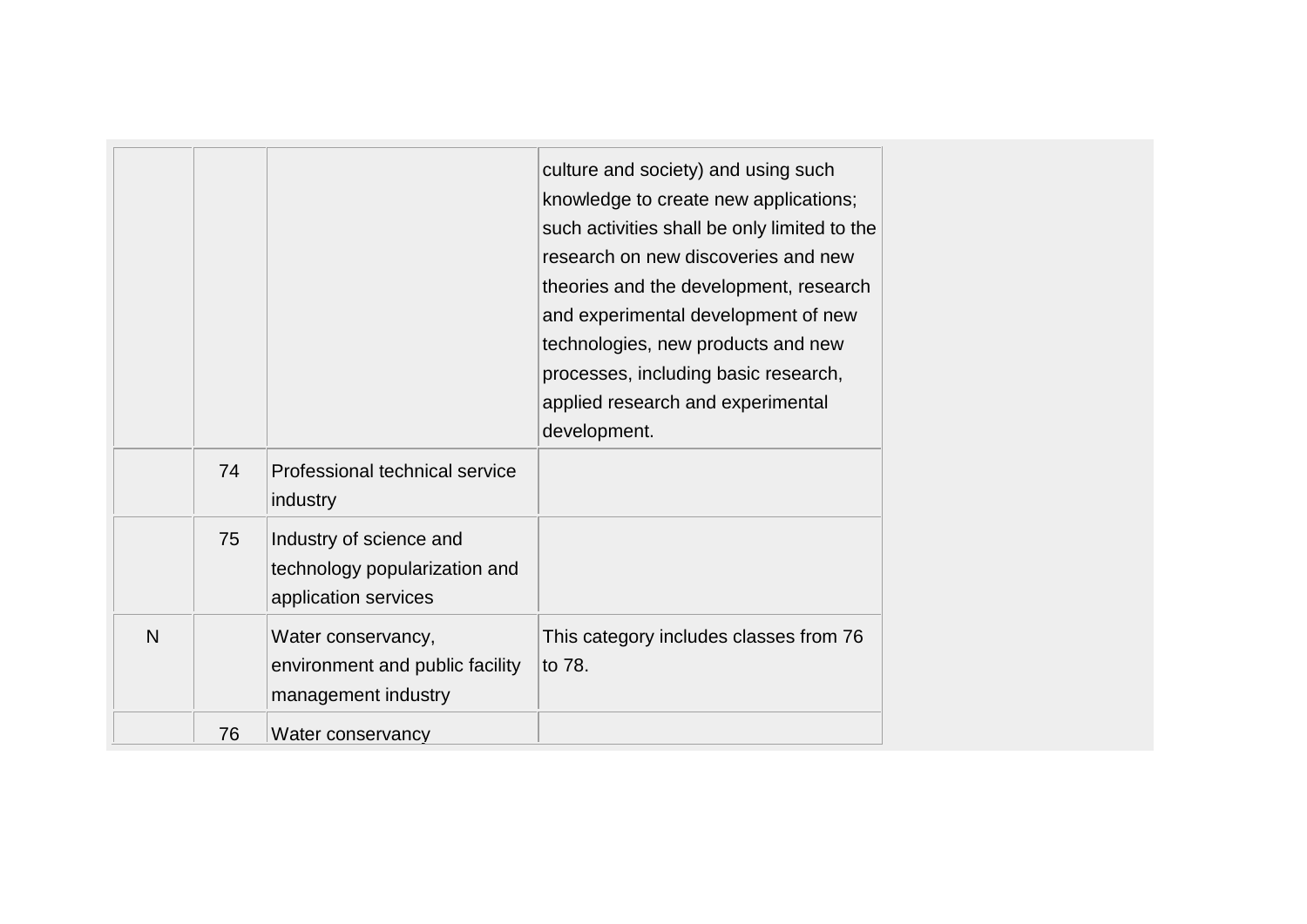|          |    | management industry                                                                    |                                                  |
|----------|----|----------------------------------------------------------------------------------------|--------------------------------------------------|
|          | 77 | Ecological protection and<br>environmental governance<br>industry                      |                                                  |
|          | 78 | Public facility management<br>industry                                                 |                                                  |
| $\Omega$ |    | Industry of resident service,<br>repair and other services                             | This category includes classes from 79<br>to 81. |
|          | 79 | Resident service industry                                                              |                                                  |
|          | 80 | Industry of repair of motor<br>vehicles, electronic products<br>and household products |                                                  |
|          | 81 | Other service industries                                                               |                                                  |
| P        |    | Education                                                                              | This category includes class 82.                 |
|          | 82 | Education                                                                              |                                                  |
| Q        |    | Health and social work                                                                 | This category includes classes 83 and<br>84.     |